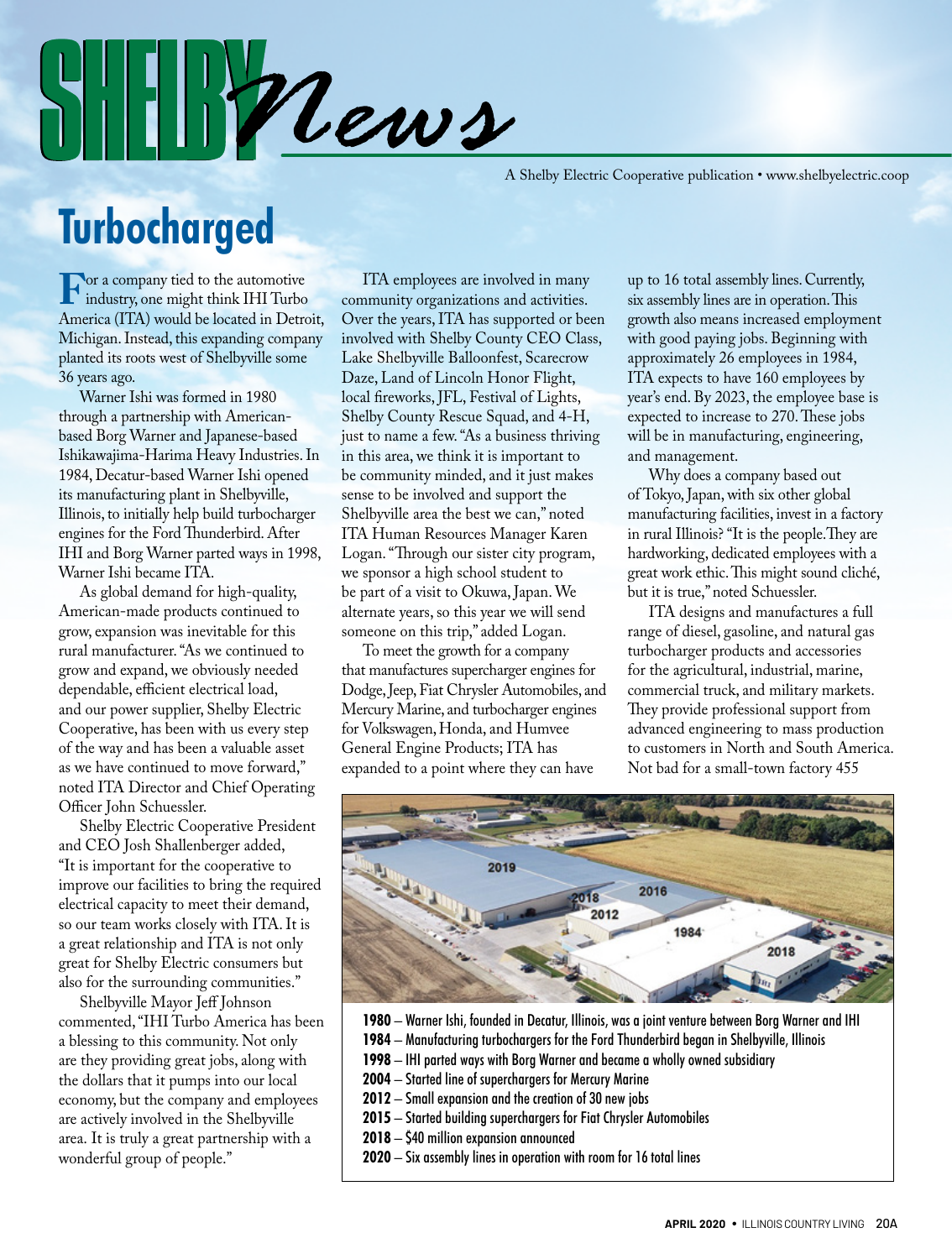# **Do you have a green box near your yard?**

**D**riving down country roads or<br>through towns and subdivisions, it<br>is easy to see the nower lines that bring is easy to see the power lines that bring electricity to homes and businesses. However, in some areas of the cooperative's service territory, the absence of power poles is noticeable due to electric lines being buried underground. You might see green boxes instead of poles, wires, and other equipment used to bring power to your home.

 $\frac{1}{2}$ 

These green boxes, known as padmounted or padmount transformers, are part of the supply chain that helps provide power to your neighborhood. The boxes sit in an easement area, which allows utility workers access to them.

What are the green boxes for? Their job is to step down high-voltage electricity to a lower voltage, which is needed to supply the required power to many homes and businesses.

As you beautify your yard this spring and summer, Shelby Electric Cooperative and Safe Electricity want to provide you with a few safety tips:

**Do not plant shrubs or trees close** to green box transformers or other utility equipment. Limiting or restricting access to the box in your yard could delay restoration



P.O. BOX 560 Shelbyville, IL 62565 **Phone: 217-774-3986 or 1-800-677-2612**

#### **Pay-by-Phone:**

**1-855-385-9981 www.shelbyelectric.coop twitter.com/YourCoop facebook.com/YourCoop**

#### **Office Hours:** 7:00 a.m. - 4:00 p.m.





work during an outage and create a serious safety hazard. We need a minimum of 10 feet of clearance in front of the transformer (the side that is padlocked), as well as ample clearance on the other three sides.

- Do not paint, enhance, block, or otherwise obstruct padmount transformers. By respecting all utility equipment, including meters and transformers, you can help keep the power on and your local line crews safe.
- **Contact us with questions about** landscaping around or installing fencing near a padmount transformer (or any other changes) to learn what is permitted. Utility vehicles and the tools linemen use need to have clear access to work on or to perform repairs caused by an outage or any other unforeseen situation.
- Contact us if the transformer becomes unlocked or if it, or any

### **Energy Efficiency** Tip of the Month

This spring, consider using a rain barrel to save energy. Rain barrels capture rainwater from a roof that can be used later for watering your lawn, garden, or indoor plants.

other type of utility equipment, appears to be damaged.

- Call 811 prior to digging around a transformer and respect the clearance requirements previously noted. If you dig near a transformer (even if it is beyond the clearance requirements), you could inadvertently hit a live underground cable. Always call 811 prior to any digging.
- Keep a clear path to the transformer. Although the transformer seems like it is in "your yard," it is technically on an easement. Our workers need clear access to repair and maintain equipment to keep power running smoothly.

Contact us with any questions or concerns about the safety of padmount transformers. Always teach children that they should not sit on, open, or play around these green boxes.

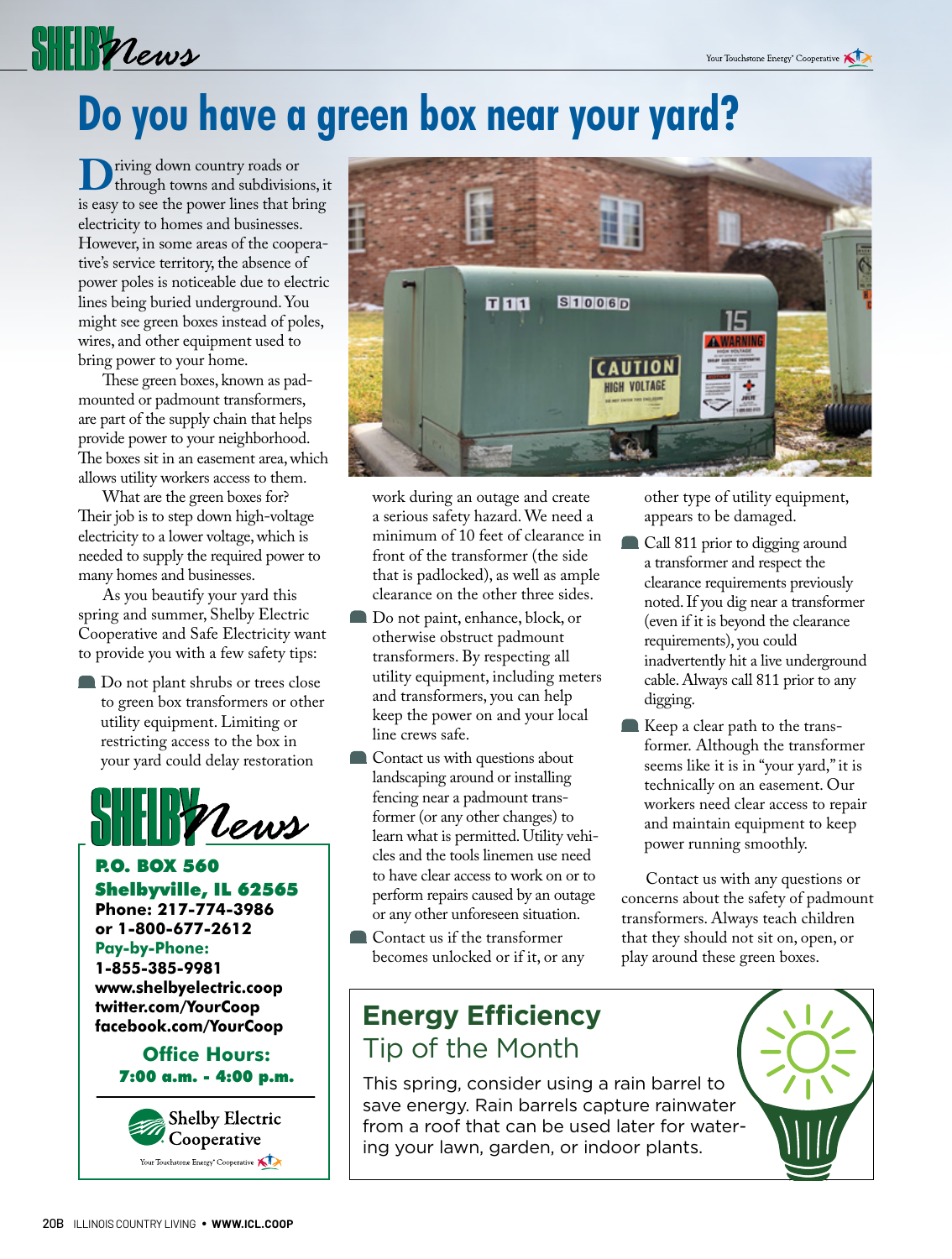# **Honoring cooperative lineworkers**

If the power is on v<br>
reading this article<br>
lineworker to thank. f the power is on where you are reading this article, you likely have a

America's Electric Cooperatives have designated the second Monday of April every year as National Cooperative Lineworkers' Appreciation Day. Lineworkers serve on the front lines of our nation's energy needs. On April 13, Shelby Electric Cooperative (SEC), along with other electric cooperatives across the country, will honor these brave men and women who work hard to keep the lights on.

Line crews work around the clock, sometimes in difficult and dangerous conditions, to keep power flowing to our farms, homes, and businesses. Whether they are restoring power after a major storm or maintaining critical infrastructure to our electric system, lineworkers are at the heart of our co-op.

When a storm hits, they set aside their personal priorities because Mother Nature does not work around holidays, vacations, or birthdays. A service-oriented mentality is one of the many admirable characteristics of an electric lineworker.

SEC depends upon our entire team to keep the cooperative running smoothly. We are proud to honor our 24 lineworkers that maintain 2,400 miles of power lines serving our member-consumers in all or parts of Christian, Cumberland, Effingham, Fayette, Macon, Montgomery, Moultrie, Sangamon, and Shelby Counties.

SEC invites all co-op members to take a moment and say thank you to a lineworker for the important work they do to keep the lights on, regardless of the conditions. On April 13, you can use #ThankALineworker on social media to show your support for the brave men and women who power our lives.



**Our lineworkers are fearless, committed, and critical to our success. We say THANK YOU to our line personnel:**

**Manager of Operations** Terry Oldham

**Construction Superintendent** Brian Chevalier

**Metering Foreman** Dave White

**Foremen** Brad Wright Andy McDonald **Linemen**

Luke Brown Cary Bryson Matt Clark Steve Darnell Nick Dunaway Roger Jones Blake Knearem Jake Kull Nick Ray Adam Schrock Jamie Sharp Nick Sloan Blake Summers Tyler Urbanski

**Apprentice Linemen**

**SHEIR Vews** 

Dalton Brown Lucas Morse

**Groundman** Daric Austin

**Forestry Foreman** Jerry Johnston

**Fleet Manager** Craig Atteberry